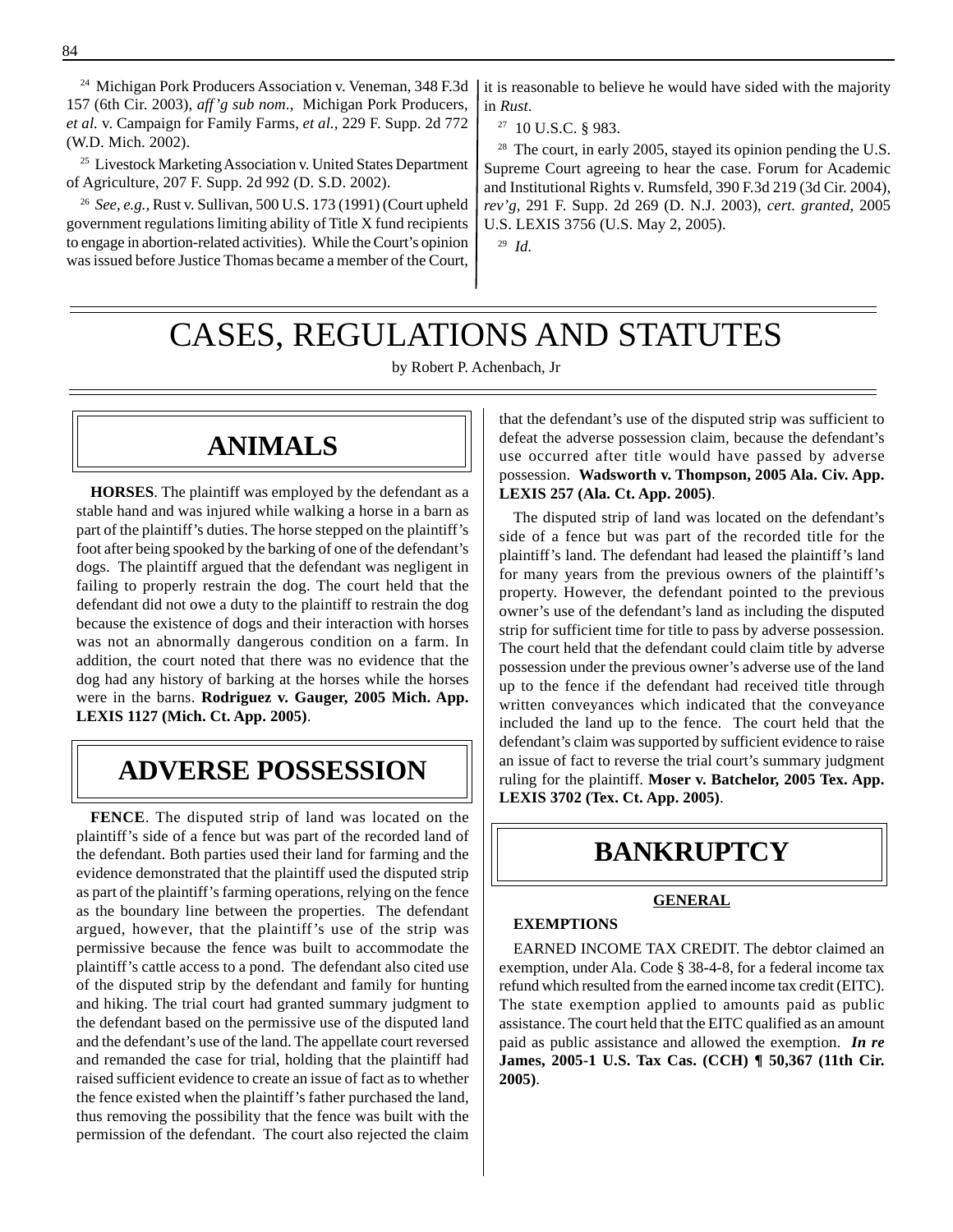### **FEDERAL TAXATION**

**DISCHARGE**. The debtor had filed a timely return for 1994 but did not pay the tax liability listed on the return. The 1994 tax liability was challenged in court by the debtor but a final judgment for the taxes was issued against the debtor. The debtor filed two bankruptcy cases which were eventually dismissed and attempted to conceal assets from the IRS by placing funds in cashier's checks. The debtor maintained a lavish life-style, purchased several vehicles, failed to reveal assets to the IRS and violated court orders against using funds subject to court orders. The court held that the debtor's activities constitute willful attempts to evade payment of the 1994 taxes; therefore, the 1994 taxes were nondischargeable. *In re* **Lowrance, 2005 1 U.S Tax Cas. (CCH) ¶ 50,369 (Bank. N.D. Okla. 2005)**.

The debtor filed income tax returns for 1981 and 1982 but with crossed out jurats. The court ruled that the altering of the jurats made the returns unverified and not valid returns; therefore, the taxes owed for those years was nondischargeable under Section  $523(a)(1)(B)(i)$ . The appellate court affirmed on this point. *In re* **Pelullo, 2005-1 U.S. Tax Cas. (CCH) ¶ 50,359 (E.D. Pa. 2005),** *aff'g on point***, 2004-1 U.S. Tax Cas. (CCH) ¶ 50,191 (Bankr. E.D. Pa. 2004).**

# **FEDERAL AGRICULTURAL PROGRAMS**

**DISASTER PAYMENTS**. The 2004 Dairy Disaster Assistance Payment Program was established to provide up to \$10 million in assistance to dairy producers in counties declared disaster areas by the President due to a hurricane in 2004. The CCC has issued proposed regulations implementing the program. **70 Fed. Reg. 30009 (May 25, 2005)**.

**FARM LABOR**. The National Agricultural Statistics Service has issued farm employment figures as of April 10-16, 2005. There were 978,000 hired workers on the nation's farms and ranches the week of April 10-16, 2005, down 10 percent from a year ago. Of these hired workers, 746,000 workers were hired directly by farm operators. Agricultural service employees on farms and ranches made up the remaining 232,000 workers. All NASS reports are available free of charge on the internet. For access, go to the NASS web site: http:/www.usda.gov/nass/ . **Sp Sy 8 (05-05)**.

**PERISHABLE AGRICULTURAL COMMODITIES ACT**. The petitioners each owned 50 percent of a produce handler corporation which was held to have violated PACA, 7 U.S.C. § 499b(4), for failing to make full payment promptly for produce. The petitioners were held to be responsibly connected to the produce company because they held the entire ownership interests in the company, were the officers of the corporation, and worked full time in the operation and management of the business of the corporation. **Sudano v. USDA, 2005 U.S. App. LEXIS 8602 (4th Cir. 2005)**.

The defendant was the sole owner of a produce wholesaler which had purchased produce from the plaintiffs but had not paid for the produce. The plaintiff filed PACA trust claims against the defendant and the defendant's company but the company's assets were unreachable because of other litigation. The plaintiffs sought a judgment against the defendant personally for the PACA trust amount and attorney's fees. The produce invoices provided for attorney's fees and litigation costs for recovery of unpaid invoices; therefore, the court held that the PACA trust amount covered the attorney's fees and could be recovered by the plaintiffs from the PACA trust. The court also held that the plaintiffs could proceed against the defendant personally, before attempting to recover from the company's assets, where the company's assets were unreachable and the defendant solely owned the company and controlled the company's operations such that the defendant would be personally liable for the company's liabilities under the PACA trust. **Top Banana, LLC v. Dom's Wholesale & Retail Center, Inc., 2005 U.S. Dist. LEXIS 8976 (S.D. N.Y. 2005)**.

**PINE SHOOT BEETLE**. The APHIS has issued interim regulations amending the pine shoot beetle regulations by adding counties in Illinois, Indiana, New York, Ohio, Pennsylvania and Wisconsin to the list of specific quarantined areas in which the pine shoot beetle has been located. In addition, the interim regulations designate the states of New Hampshire and Vermont, in their entirety, as quarantined areas based on their decision to no longer enforce intrastate movement restrictions. **70 Fed. Reg. 30329 (May 26, 2005)**.

**TUBERCULOSIS**. The APHIS has issued interim regulations which amend the regulations concerning tuberculosis in cattle and bison by reducing, from 6 months to 60 days, the period following a whole herd test during which animals may be moved interstate from a modified accredited state or zone or from an accreditation preparatory state or zone without an individual tuberculin test. **70 Fed. Reg. 29579 (May 24, 2005)**.

## **FEDERAL ESTATE AND GIFT TAXATION**

**DISCLAIMER**. The taxpayer was an heir under a decedent's will. The will provided that any disclaimed portion of the estate would pass to a specific charitable foundation. The taxpayer, the taxpayer's spouse and their four children served as directors and officers of the foundation. The foundation amended its bylaws to provide that any disclaimed funds would be placed in a special fund which was controlled by a committee which could not include the person who disclaimed the funds. Within nine months after the death of the decedent, the taxpayer disclaimed a specified amount of the inheritance and the funds were placed in a special fund by the foundation. The IRS ruled that the disclaimer was qualified under I.R.C. § 2518 and the decedent's estate could claim a charitable deduction for the funds passing to the foundation. **Ltr. Rul. 200519042, Feb. 3, 2005**.

**TRUSTS**. The decedent had established three trusts for the decedent's heirs which gave the trustee the discretionary power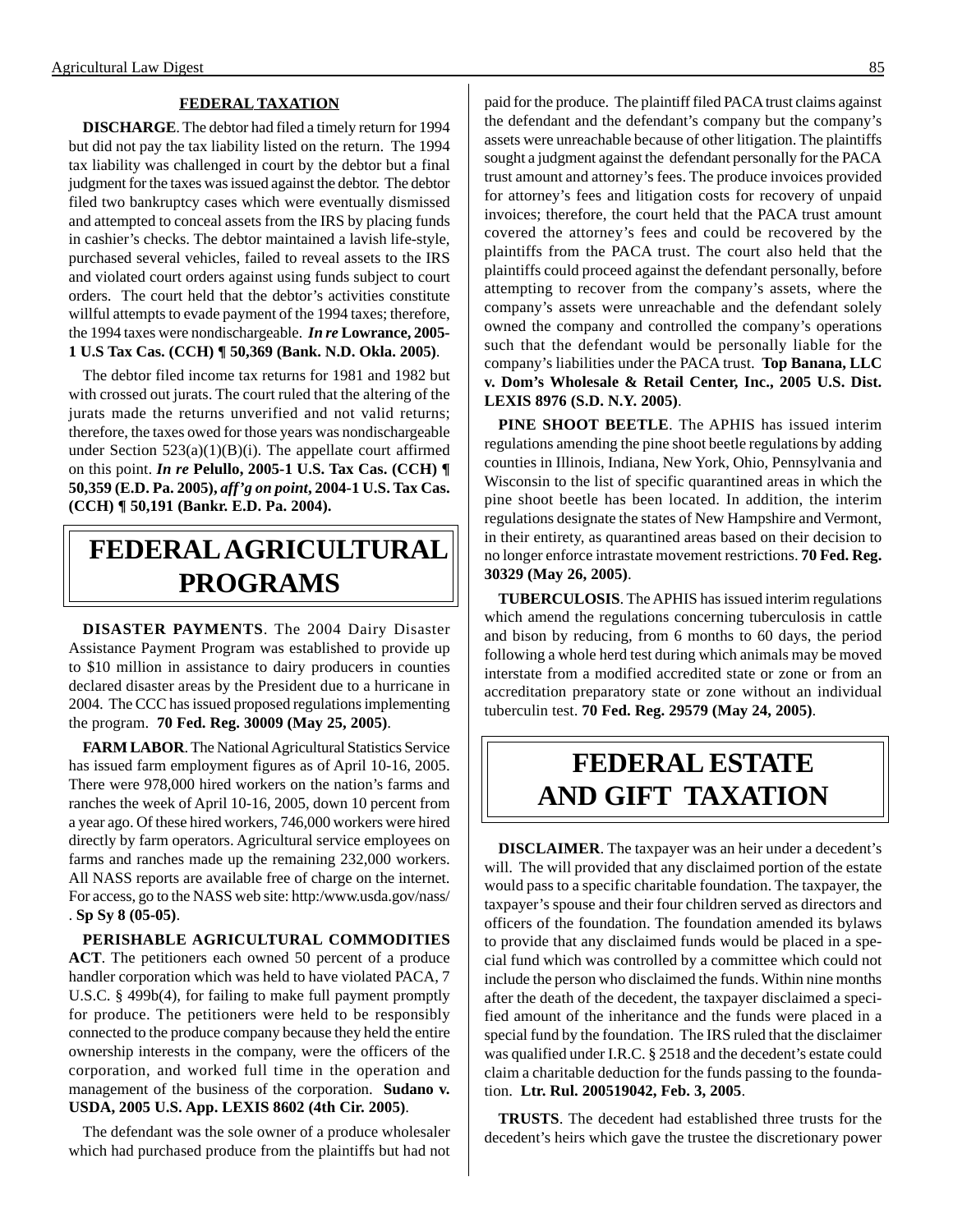to allocate capital gains between income and principal. The current beneficiaries had a right to only the trust income and the remainderholder of each trust was a charitable foundation. During the tax years involved, the trustee always allocated any capital gains to trust principal and excluded the gains from trust taxable income. The trustee argued that, because capital gains were always allocated to principal and the remainder holder was a charity, the gains were excluded from trust income under I.R.C. § 642(c)(2). The IRS pointed to *Rev. Rul. 1973 95, 1973-1 C.B. 322* which held that a trust was not allowed to exclude gain under I.R.C.  $\S$  642(c)(2) where the trustee had discretionary power to allocate gains between income and principal. The ruling stated that the discretionary power would also allow the trustee to allocate gains as income in years when the trust had losses, resulting in a reduction in gains previously available to the charitable remainder holder. The court held that Rev. Rul. 73-95 applied to deny the trust the exclusion of the gain from trust income. The court also held that New Hampshire law did not prevent the trustee from allocating gains to income. **Samuel P. Hunt Trust v. United States, 2005-1 U.S. Tax Cas. (CCH) ¶ 50,357 (D. N.H. 2003)**.

# **FEDERAL INCOME TAXATION**

**ACCOUNTING METHOD**. The taxpayer was a vertically integrated producer, processor, distributor and marketer of fresh and processed animal products. The taxpayer had valued the livestock inventory on the lower of cost or market method as provided in Treas. Reg. § 1.471-4. The taxpayer filed a Form 3115, Application for Change in Accounting Method, which requested permission to change the inventory valuation to the farm price method under Treas. Reg. § 1.471-6(d). The IRS issued a consent agreement to allow the change and provided that the taxpayer could use a method of valuing animals raised for sale or slaughter that reflects the fact that the value of the animals increases ratably as the animals mature. The taxpayer's method initially assigned a constant value to each animal until the animal reached the earliest age at which the animal could be sold to a meat processor. In a Chief Counsel Advice letter ruling, the IRS ruled that this method was unreasonable on its face and violated the consent agreement because the time period for the constant value was 60 to 80 percent of the animal's life cycle and did not reflect an increase in value over that time. **CCA Ltr. Rul. 200520025, Oct. 22, 2004**.

**CASUALTY LOSSES**. The taxpayer suffered water damage in the taxpayer's basement from water which backed up the drain as a result of heavy rains. The taxpayer claimed a casualty loss for the value of the damaged personal property by deducting 10 percent for depreciation. The taxpayer did not have written records because the records were destroyed in a fire. The taxpayer thus relied solely on oral testimony to support the claimed valuations and overall deduction. The court noted that the taxpayer made no attempt to support the testimony with itemized written statements or statements by witnesses to the flood. The court upheld the IRS denial of the casualty loss deduction for lack of substantiation. **Darling v. Comm'r, T.C. Memo. 2005-123**.

**CONSERVATION EASEMENTS**. The taxpayers owned a vacation home on 10 acres of shoreline on Lake Michigan. The taxpayer granted a conservation easement on a portion of the property to a qualified conservation organization and claimed a charitable deduction for the value of the easement (based on the decline in value of the affected property), less the amount of enhancement to the value of the remaining property. The easement restricts development of the lakefront areas as part of an attempt to preserve the natural setting for wild flora and fauna and to maintain the existing shoreline. The easement did not restrict development on the portions of the property not subject to the easement. The IRS argued that the easements did not meet the conservation purposes tests listed in Treas. Reg.  $\S$  1.170-14(d)(3). The court held that the taxpayers and the conservation organization demonstrated the various conservation purposes served by the easements, including the protection of habitat for wild flora and fauna and preservation of fragile shoreline property. **Glass v. Comm'r, 124 T.C. No. 16 (2005)**.

**CONSTRUCTIVE RECEIPT**. The taxpayer had entered into eight Conservation Reserve Program (CRP) contracts which provided for annual payments in exchange for removing the land from production. The annual payments were contingent upon the taxpayer's continued compliance with the contract terms. The taxpayer assigned the right to 90 percent of the payments in exchange for a lump sum payment. The assignment was reported to the USDA. The taxpayer initially included the entire lump sum in gross income in the tax year received but later filed an amended return including only the annual contract payment in gross income and a deduction for the 90 percent which was paid to the assignee. In the following tax years, the taxpayer included the entire annual payment in gross income. In a Chief Counsel Advice letter ruling, the IRS ruled that the lump sum payment was included in gross income when received because the payment was received without restriction on its disposition by the taxpayer. In addition, the IRS ruled that, in the tax years following the assignment, the taxpayer should include in gross income only the 10 percent portion of the annual payments not sold to the assignee. **CCA Ltr. Rul. 200519048, Jan. 27, 2005.** 

### **CORPORATIONS**

CONSTRUCTIVE DIVIDENDS. The taxpayers were majority shareholders in a small corporation which produced desserts for grocery stores, restaurants and other food businesses. The corporation had a credit card which was used by the taxpayers to pay for personal travel, clothes, meals and entertainment expenses. The taxpayer did not have records to identify the purposes of the expenses and most were conceded to be personal expenses. The corporation claimed the expenses as a "sales expense" business deduction. The court held that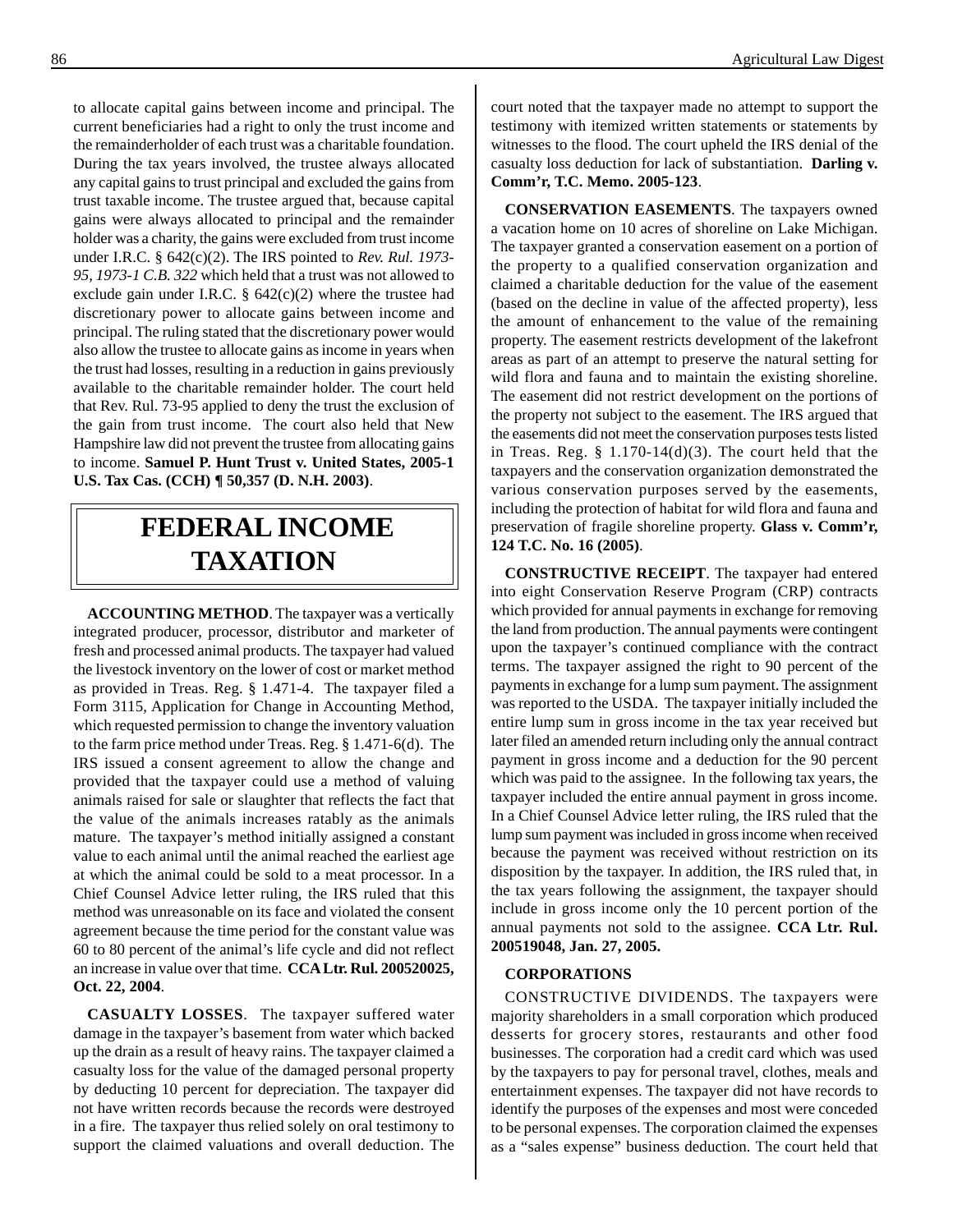the charged payments were not eligible for a business deduction because the expenses were personal to the taxpayers. In addition, the court held that the payments were constructive dividends to the taxpayers as payment of their personal expenses. **Lenzen v. Comm'r, T.C. Memo. 2005-120**.

**COURT AWARDS AND SETTLEMENTS**. The taxpayer brought a case under the False Claims Act on behalf of the government and obtained a settlement. The taxpayer received a portion of that settlement as a qui tam relator award for bringing the case. The taxpayer excluded the relator award from income, arguing that the payment was for personal injuries suffered during the case. The court held that the relator award was taxable income because the taxpayer's injuries were not part of the False Claims Act case. **Brooks v. United States, 2005-1 U.S. Tax Cas. (CCH) ¶ 50,353 (6th Cir. 2005),** *aff'g***, 2003-1 U.S. Tax Cas. (CCH) ¶ 50,414 (E.D. Ky. 2003)**.

**DEPRECIATION**. The IRS has adopted as final regulations that replace the use of the Standard Industrial Classification (SIC) with the North American Industry Classification System (NAICS) for use in determining what properties are of a likeclass for purposes of I.R.C. § 1031. See Harl, "New Rules on Like-Kind Exchanges with Personal Property," 15 *Agric. L. Dig*. 129 (2004). **70 Fed. Reg. 28818 (May 19, 2005)**.

**ELECTRICITY PRODUCTION CREDIT**. The IRS has announced the 2005 inflation adjustment factor (1.2528) and reference price used in determining the availability of the renewable electricity production credit to taxpayers producing electricity using wind at 4.85 cents per kilowatt hour. The inflation adjustment factor and reference prices apply to calendar year 2005 sales of kilowatt hours of electricity produced in the U.S. and its possessions from qualified energy resources. The renewable electricity production credit for calendar year 2005 is 1.9 cents per kilowatt hour on the sale of electricity produced from wind, closed-loop biomass, geothermal and solar energy resources and 0.9 cents per kilowatt hour on the sale of electricity produced from openloop biomass, small irrigation power, landfill gas and trash combustion facilities. **Notice 2005-37, I.R.B. 2005-20**.

**JOINT VENTURE.** Although the taxpayer and former spouse were divorced at the time, the taxpayer and former spouse filed a joint return for several tax years. The returns included losses on Schedule C forms for a horse breeding operation run by the former spouse on land owned by the taxpayer. The horse operation was funded by money provided by the taxpayer under the divorce agreement. When the IRS denied the taxpayer the use of the joint return, the taxpayer argued that the taxpayer was entitled to a portion of the horse breeding operation losses as a joint venturer. The taxpayer did not provide evidence of any agreement to share profits and losses, to allow the taxpayer to participate in the management of the business, or to contribute to the capital of the business. The court held that the taxpayer was not a joint venturer with the former spouse and was not entitled to deduct any of the losses from the activity. **Corrigan v. Comm'r, T.C. Memo. 2005-119**.

#### **PARTNERSHIPS**

CONTRIBUTION OF SERVICES**.** The IRS has issued proposed regulations which provide that the transfer of a partnership interest in connection with the performance of services is subject to I.R.C. § 83 and provide rules for coordinating I.R.C. § 83 with partnership taxation principles. The proposed regulations also provide that no gain or loss is recognized by a partnership on the transfer or vesting of an interest in the transferring partnership in connection with the performance of services for the transferring partnership. **70 Fed. Reg. 29675 (May 24, 2005)**.

LIABILITIES. The IRS has adopted as final regulations regarding a partnership's assumption of a partner's liabilities in a transaction occurring after October 18, 1999, and before June 24, 2003. Under the regulations, if a partnership assumes a liability of a partner (other than a liability to which I.R.C. § 752(a), (b) apply) in a transaction described in I.R.C. § 721(a), then, after application of I.R.C.  $\S 752(a)$ , (b), the partner's basis in the partnership is reduced (but not below the adjusted value of such interest) by the amount (determined as of the date of the exchange) of the liability. For this purpose, the term liability includes any fixed or contingent obligation to make payment, without regard to whether the obligation is otherwise taken into account for federal tax purposes. The adjusted value of a partner's interest in a partnership is the fair market value of that interest increased by the partner's share of partnership liabilities under Treas. Reg. §§ 1.752-1 through 1.752-5. The exceptions under I.R.C. § 358(h) applicable to corporate assumptions of shareholder liabilities generally apply for purposes of the regulations. Therefore, a reduction in a partner's basis generally is not required, under these regulations, after an assumption of a liability by a partnership from that partner if: (1) the trade or business with which the liability is associated is transferred to the partnership assuming the liability as part of the transaction, or (2) substantially all of the assets with which the liability is associated are contributed to the partnership assuming the liability. However, in the case of a partnership transaction that is substantially similar to the transactions described in Notice 2000-44, the exception for contributions of "substantially all of the assets with which the liability is associated'' does not apply. **70 Fed. Reg. 30334 (May 26, 2004)**.

**PENSION PLANS**. The taxpayer had received an early lump sum distribution from an I.R.C.  $\S$  401(k) pension plan and reported the distribution as income; however, the taxpayer claimed an educational expense exclusion from the 10 percent early withdrawal penalty. The court held that the education expense exclusion did not apply to early withdrawals from 401(k) plans but only applied to early withdrawals from IRAs. **Uscinski v. Comm'r, T.C. Memo. 2005-124**.